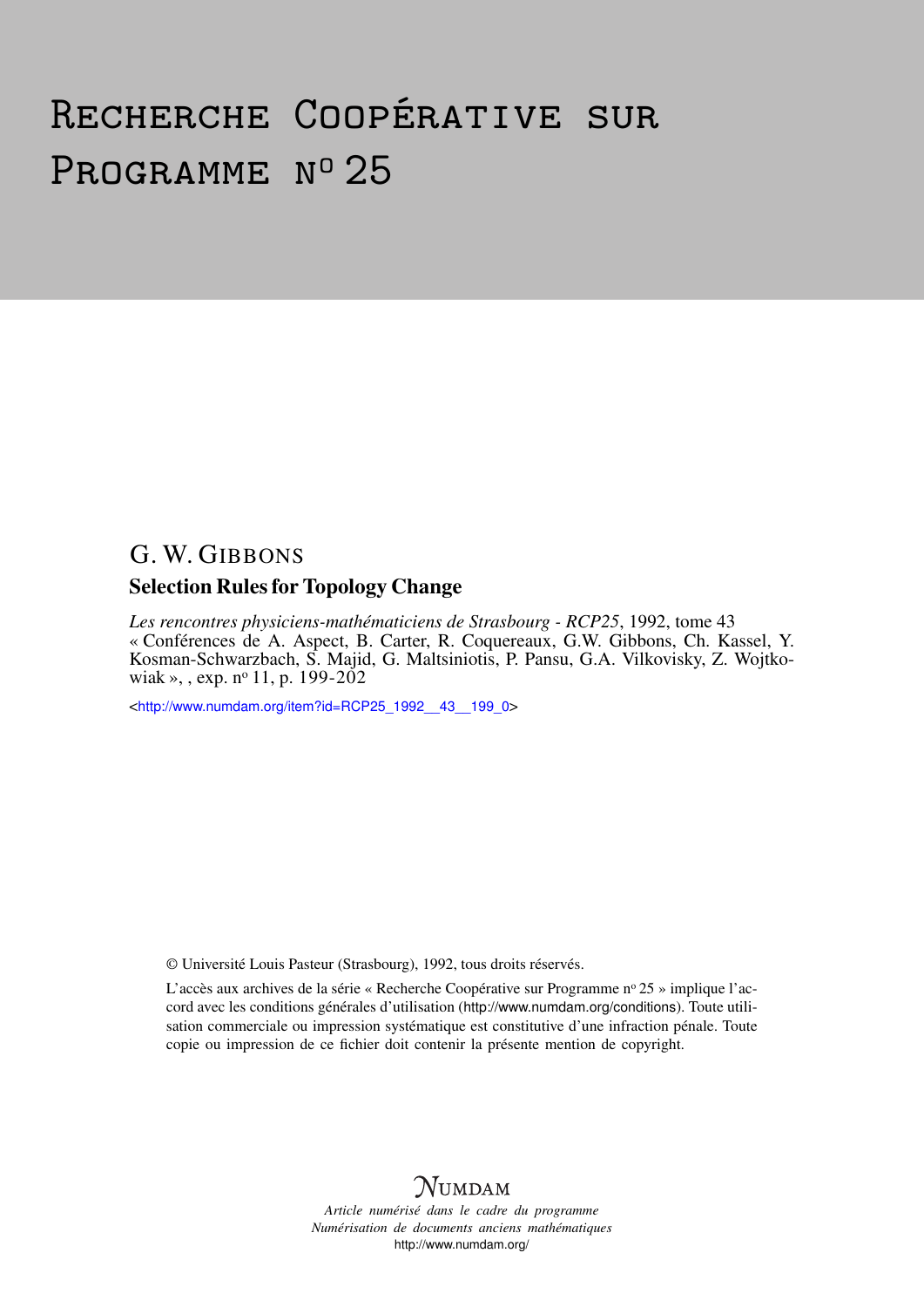## **Selection Rules for Topology Change**  G W Gibbons D.A.M.T.P. Cambridge CB3 9EW U Κ

There has recently been interest in the question of whether, in principle, one can construct, in the laboratory, a wormhole and use it for time-travel. Mathematically this may be taken to mean, among other things; **Does there exist a compact** 4-**manifold**  *M* **with everywhere non-singular Lorentz metric** *QL* **(which we shall assume time-orientable) such that** 

 $(1)\partial M = S^3 \sqcup S^1 \times S^2$ 

**where** U **denotes disjoint union and** 

 $(2)$   $S^3$  and  $S^1 \times S^2$  are spacelike with  $S^3$  in the past of M and  $S^1 \times S^2$  in the **future.** 

The answer to this question is contained in a celebrated theorem of Geroch which implies that:

**There exist many such pairs** (M, *gi)* **but they all contain closed timelike curves.** 

Because of these closed timelike curves these topology changing spacetimes were thought to be of limited interest. However, if the wormhole is to be used for time travel anyhow this objection hardly seems decisive. In this talk I want to describe a further, and I believe potentially more serious objection. Hawking and I have recently shown that:

No spacetime interpolating between  $S^3$  and  $S^1 \times S^2$  admits an  $SL(2,\mathbb{C})$  spinor **structure.** 

In other words we cannot construct such a time-machine from ordinary matter made from fermions. However there do exist time orientable Lorentzian 4-manifolds admitting  $SL(2,\mathbb{C})$  spinors which interpolate between  $S^3$  and  $S^1 \times S^2 \sharp S^1 \times S^2$ , where  $\sharp$  denotes connected sum. In other words wormholes must be created or destroyed in pairs. More generally we can define a new  $\mathbb{Z}_2$  valued invariant  $u(\Sigma)$  where  $u\Sigma$  in a closed orientable but not necessarily connected 3-manifold such

$$
u(\Sigma) = 0 \tag{1}
$$

if  $\Sigma$  is the boundary of some compact time-orientable 4-manifold *M* which admits  $SL(2,\mathbb{C})$  spinors and such that  $\Sigma$  is spacelike and

$$
u(\Sigma) = 1 \tag{2}
$$

otherwise.

The invariant  $u(\Sigma)$  has the following properties:

**Theorem 1** Under disjoint union, U,

$$
u(\Sigma_1 \sqcup \Sigma_2) = u(\Sigma_1) + u(\Sigma_2) \text{ mod } 2 \tag{3}
$$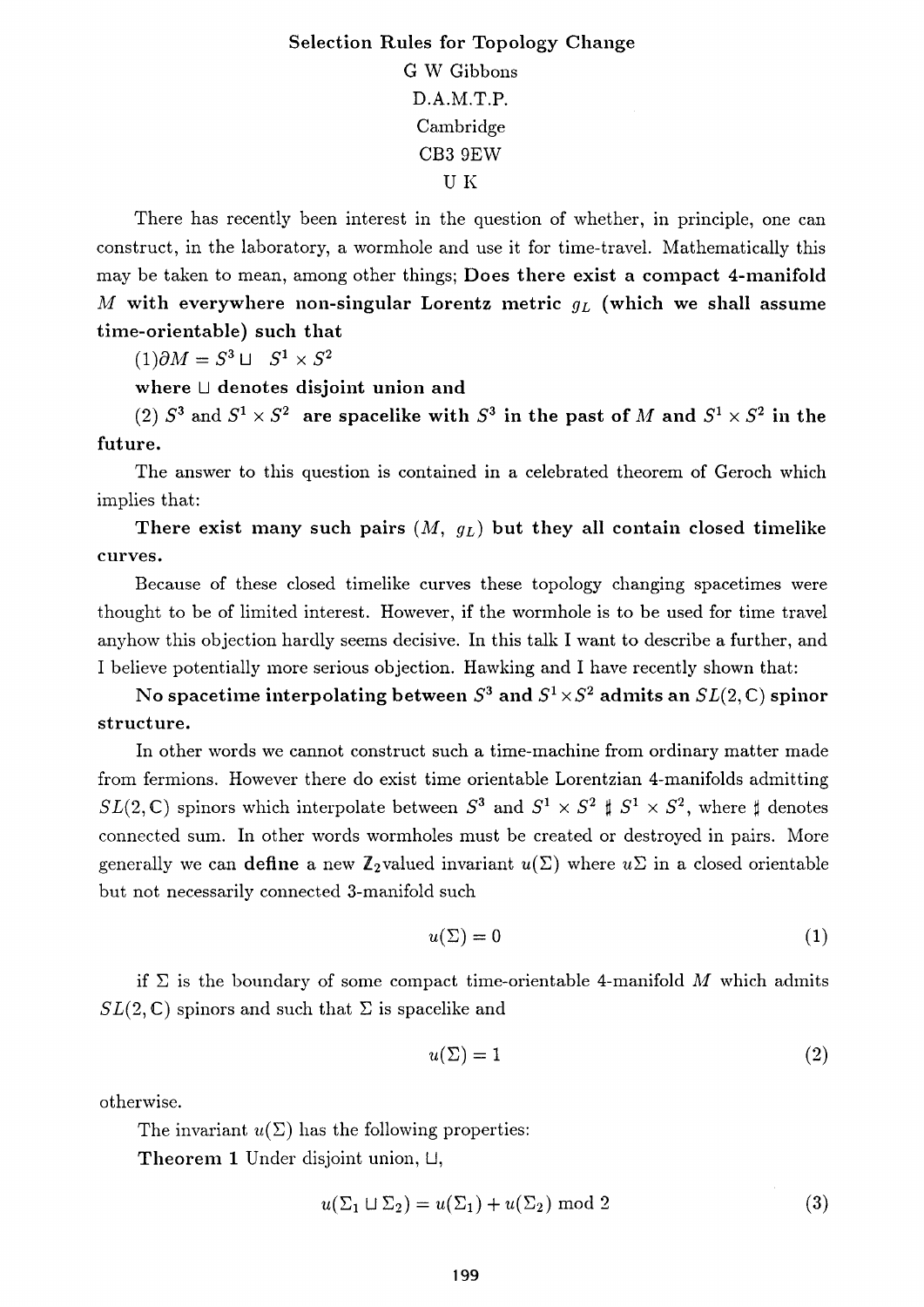**Theorem 2** Under connected sum  $\sharp$ ,

$$
u(\Sigma_1 \sharp \Sigma_2) = u(\Sigma_1) + u(\Sigma_2) + 1 \text{ mod } 2.
$$
 (4)

These follow from:

**Theorem 3** 

$$
u(\Sigma) = \dim_{\mathbb{Z}_2} \{ H_0(\Sigma; Z_2) \oplus H(\Sigma; \mathbb{Z}_2) \} \text{ mod } 2.
$$
 (5)

Theorem 3 gives:

$$
u(S^3) = 1,\t\t(6)
$$

$$
u(S^1 \times S^2) = 0 \tag{7}
$$

and hence our result about creating wormholes in pairs. Theorem 3 also shows that one cannot "create a single  $S<sup>3</sup>$  universe from nothing" or indeed one cannot have a transition between an odd number of *S<sup>3</sup>* universes.

To prove theorem 3 we need the following known propositions.

**Prop** 1 *M* admits a time-orientable Lorentz metric  $g_L$  with  $\partial M$  spacelike iff *M* admits a non-vanishing vector field transverse to *dM.* 

A theorem of Hopf gives us

**Prop 2** *M* admits a non-vanishing vector field transverse to  $\partial M$  iff  $\chi(M) = 0$ , where  $\chi(M)$  is the Euler characteristic.

**Prop 3**  $(M, g_L)$  admits an  $SL(2, \mathbb{C})$  spinor structure iff

$$
w_2(M) = 0 \tag{8}
$$

where *w2* is the second Stiefel-Whitney class of *M* vanishes.

To proceed we note that Equation (8) is equivalent to:

$$
x \frown x = 0 \tag{9}
$$

 $\forall x \in H^2(M; \mathbb{Z}_2)$ , where  $\frown$  denotes the cup product. Now the intersection form Q:  $H^2(M,\Sigma;\mathbb{Z}_2)\times H^2(M,\Sigma;\mathbb{Z}_2)\to \mathbb{Z}_2$  is non-degenerate. Working mod 2, symmetric forms may also be regarded as skew symmetric, thus since *Q* vanishes on the diagonal it may be regarded as a symplectic form on  $H^2(M,\Sigma; \mathbb{Z}_2)$ . It follows that  $\dim H^2(M,\Sigma; \mathbb{Z}_2)$  must be even.

The exact cohomology sequence (with  $\mathbb{Z}_2$  coefficients)

$$
0 \to H^0(\Sigma) \to H^0(M) \to H^1(M, \Sigma) \to H^1(\Sigma) \to H^1(M) \to H^2(M, \Sigma) \to H^2(M) \to \dots
$$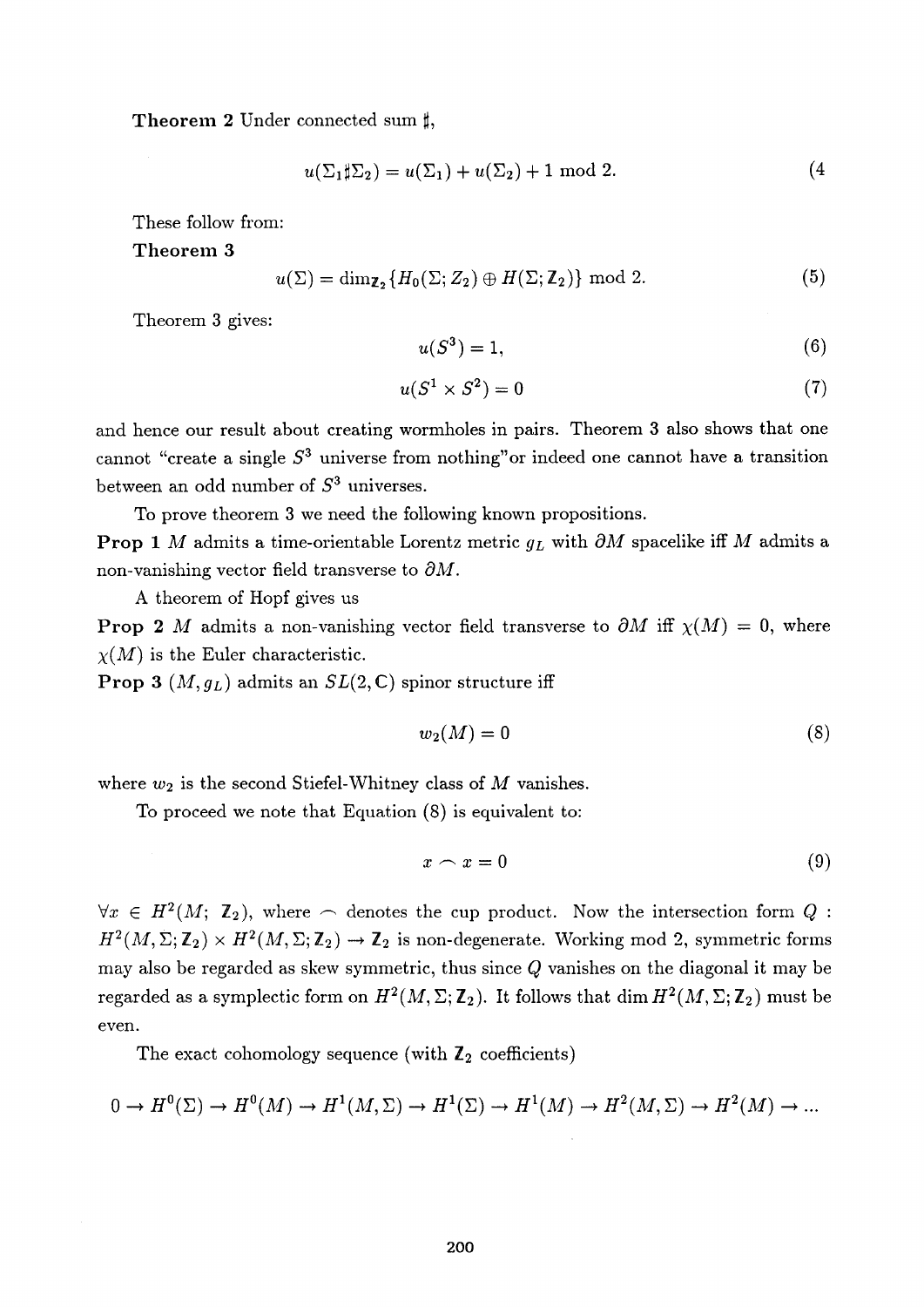yields

$$
\chi-s=\dim W \bmod 2
$$

where

$$
s(\Sigma) = \dim_{\mathbb{Z}_2} \{ H_0(\Sigma; \mathbb{Z}_2) \oplus H_1(\Sigma; \mathbb{Z}_2) \}
$$
 (10)

and W is the image of  $H^2(M,\Sigma)$  in  $H^2(M)$  under the last homomorphism. We therefore have:

**Prop** 4, If M is a spin-manifold then

$$
\chi(M) = u(\Sigma) \bmod 2 \tag{11}
$$

Combining Prop 4 with Prop 1 and 2 yields the proof of Theorem 3.

Since giving the lecture Hawking and I have obtained a generalization of Theorem 3 to the case that the boundary  $\Sigma$  is not necessarily timelike. One can associate an invariant,  $kink(\Sigma_a, g_L)$ , the kink number of the Lorentz metric  $g_L$  with respect to the boundary component  $\Sigma_a$ . The kink number is a measure of how many times the light cone tips over on  $\Sigma_a$ . Finkelstein and Misner defined it as follows. Give  $\Sigma_a$  an orthonormal framing  ${e_i}, i = 1,2,3$  (it doesn't matter which one). Augment  ${e_i}$  by adding to it the unit inward directed unit normal **n.** The normalization is done with respect to an arbitrary auxilliary Riemannian metric *gn* on M. The vector field **V** mentioned in Prop. 1 may be taken to be that eigenvector of  $g_L$  with respect to  $g_R$  which has negative eigenvalue, normalized to unit length. However in the present case  $V$  is no longer everywhere transverse to  $\partial M$ . The restriction of V to each connected component  $\Sigma_a$  of  $\partial M$  allows one to construct a map  $\phi_a: \Sigma_a \to S^3$  given by the components of the vector field V in the frame  $(\mathbf{n}, \mathbf{e_i})$ . The degree of this map is the kink number, kink( $\Sigma_a$ ,  $g_L$ ). The sum over connected components  $\Sigma_a$  of the boundary  $\partial M$  is the total kink number kink( $\partial M$ ,  $g_L$ ).

Props 1 and 2 are now replaced by

**Prop** 5 For any Lorentz metric *gL* on *M* 

$$
\chi(M) = \text{kink}(\partial M, g_L) \tag{12}
$$

Props 3 and 4 remain unchanged. It follows that Theorem 3 is replaced by **Theorem 4** - For a Lorentz spin manifold *M* boundary  $\partial M = \Sigma$  we have:

$$
kink(\Sigma, g_L) = \dim_{\mathbb{Z}_2}(H_0(\Sigma; \mathbb{Z}_2) \oplus H_1(\Sigma; \mathbb{Z}_2)) \mod 2 \tag{13}
$$